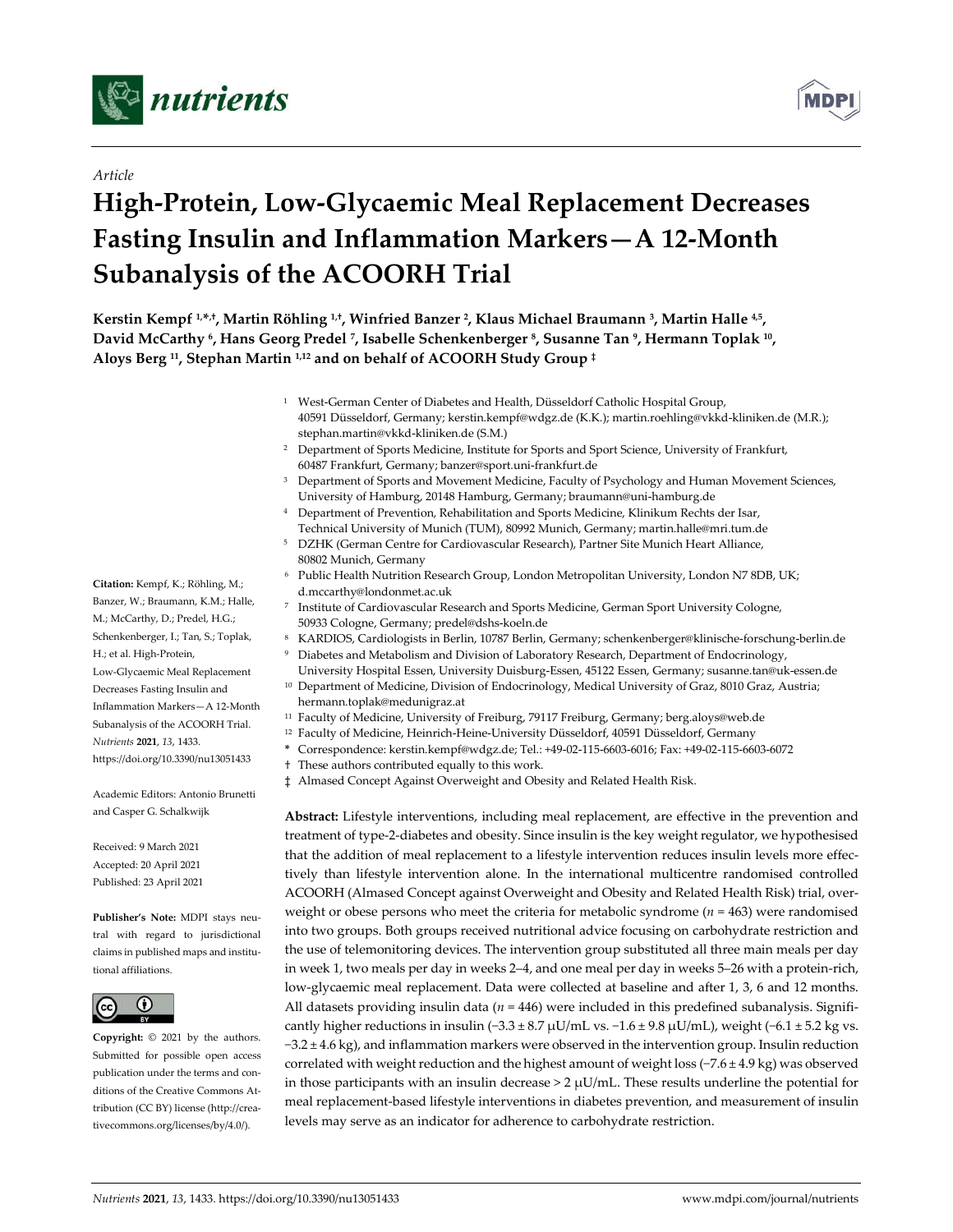**Keywords:** fasting insulin; lifestyle intervention; protein-rich; low-glycaemic meal replacement; low-carbohydrate; overweight; obesity; weight reduction; multicentre study; RCT

#### **1. Introduction**

Weight gain or loss is regulated by the anabolic hormone insulin [1]. It is a key regulator for not only promoting glucose uptake and lipogenesis but also inhibiting lipolysis [2]. Even brief increases in food consumption lead to immediate increases in insulin levels [3], and permanently elevated insulin levels have been shown to be associated with weight gain and obesity [1]. Moreover, insulin is involved in the regulatory processes of immune cells promoting subclinical inflammation [4,5], a further independent risk factor for type-2-diabetes.

It is well known that lifestyle interventions have been successful not only in the prevention [6–8] but also in the treatment of type-2-diabetes, even reaching diabetes remission [9,10]. Especially in studies demonstrating remission, an energy-restricted diet led to a rapid drop in insulin levels and restoration of biphasic glucose-induced insulin release [11]. Nevertheless, lifestyle interventions are often criticised for being unsustainable because a substantial number of participants are not able to adhere to the food restrictions during studies or old eating habits, such as a more frequent carbohydrate consumption, return after the end of interventions.

The Almased Concept against Overweight and Obesity and Related Health Risk (ACOORH) trial [12–14] is an international multicentre randomised controlled intervention study comparing the effects of a meal replacement-based lifestyle intervention vs. lifestyle intervention alone in overweight or obese adults with risk factors for metabolic syndrome. Previously published data demonstrated significantly higher success in weight reduction in the meal replacement intervention group compared to the control group with an estimated treatment difference (ETD) −3.2 kg (−4.0; −2.5) (*p* < 0.001) [12]. Moreover, a subanalysis of participants with prediabetes at baseline showed that reconversion to normoglycemia was significantly more often achieved in the intervention group (50% vs. 31%; *p* < 0.05) [13].

So far, it is unclear to what extent carbohydrate reduction achieved by protein-rich, low-glycaemic meal replacement affects the insulin level in overweight or obese people with risk factors for metabolic syndrome. Therefore, in this subanalysis of the ACOORH trial, we examined the effect of the meal replacement intervention on the change in insulin levels in relation to weight loss and inflammation markers with respect to participants' adherence to the intervention.

#### **2. Materials and Methods**

#### *2.1. Study Design and Population*

From 463 participants of the initial ACOORH trial cohort, only those who had a complete set of data regarding fasting insulin ( $n = 446$ ) were considered in the present subanalysis. Individuals ( $n = 17$ ) without fasting insulin values were excluded from this analysis (Figure 1). Details of the international multicentre ACOORH intervention had been previously published [12–14]. In brief, participants were randomised with a 1:2 allocation ratio into either a lifestyle intervention control group ( $n = 155$ ) or a meal replacementbased lifestyle intervention group (*n* = 308). Twenty-six weeks of an intensive lifestyle intervention were followed by a moderate intensive follow-up phase until week 52. The first participant was included in January 2015 and the last examination took place in August 2017. Individuals 21–65 years old with a body mass index (BMI) of 27–35 kg/m2 and/or a waist circumference of  $\geq 88$  or  $\geq 102$  cm (females and males, respectively), and at least one of the following criteria of metabolic syndrome: (a) fasting blood glucose (FBG) 100–125 mg/dL, (b) triglycerides 150–400 mg/dL, (c) high-density lipoprotein (HDL)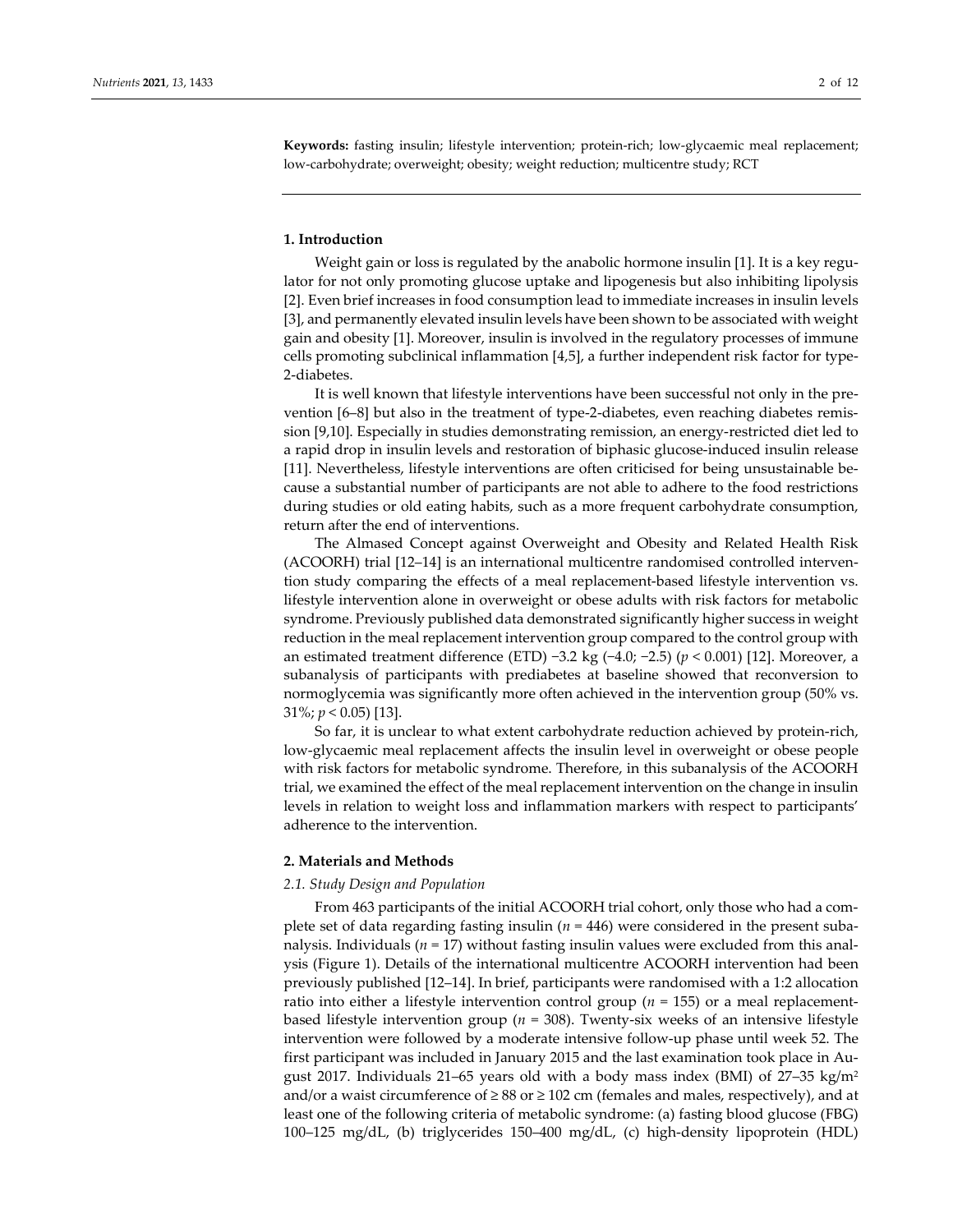cholesterol < 40 mg/dL, or (d) untreated systolic blood pressure of 140–160 mmHg or diastolic blood pressure of 90–100 mmHg or use of antihypertensive medication, were eligible for participation in the ACOORH trial. Participants were excluded when one or more of the following exclusion criteria existed: (i) diabetes mellitus with FBG  $\geq$  126 mg/dl or HbA1c ≥ 6.5% (≥ 48 mmol/mol) or diabetes-related medical history (e.g., antidiabetic drugs or medical records); (ii) total body weight > 141 kg; (iii) acute infections; (iv) chronic diseases, such as cancer, asthma, chronic obstructive pulmonary disease, chronic gut diseases, liver cirrhosis, nephropathy, and kidney insufficiency with glomerular filtration rate < 30 mL/min/1.73 m2, dementia, or psychoses; (v) plans to move to areas not served by ACOORH; (vi) (planned) smoking cessation during the study; (vii) use of medication for active weight reduction; (viii) pregnancy or breast feeding; and (ix) known intolerance with components of the used meal replacement.



#### **Figure 1.** Flow chart.

#### *2.2. Intervention and Meal Replacement Regimen*

Participants of both groups visited the study centre at baseline as well as after 4, 12, 26, and 52 weeks. Participants received nutrition counselling at the study visits and were instructed to increase physical activity [12]. Additionally, both groups were equipped with telemetric scales and pedometers that automatically transferred data into a personalised online portal (for details see [12]). During study visits, acquired data (e.g., steps, weight, diet protocols) were discussed and participants were motivated to achieve their individual goals (e.g., weight reduction, healthy lifestyle changes).

Participants of the intervention group additionally received a high-protein, low-glycaemic meal replacement (Almased, Almased Wellness GmbH, Oberding, Germany) during the first 26 weeks as previously described [12]. In brief, in the first week all three main meals were replaced, then in weeks 2–4 only breakfast and dinner, and afterward only dinner was replaced until week 26. An accompanying manual included information about the preparation of the meal replacement as well as general facts about low-carbohydrate meals and their influence on blood glucose and insulin levels, hunger, and weight loss.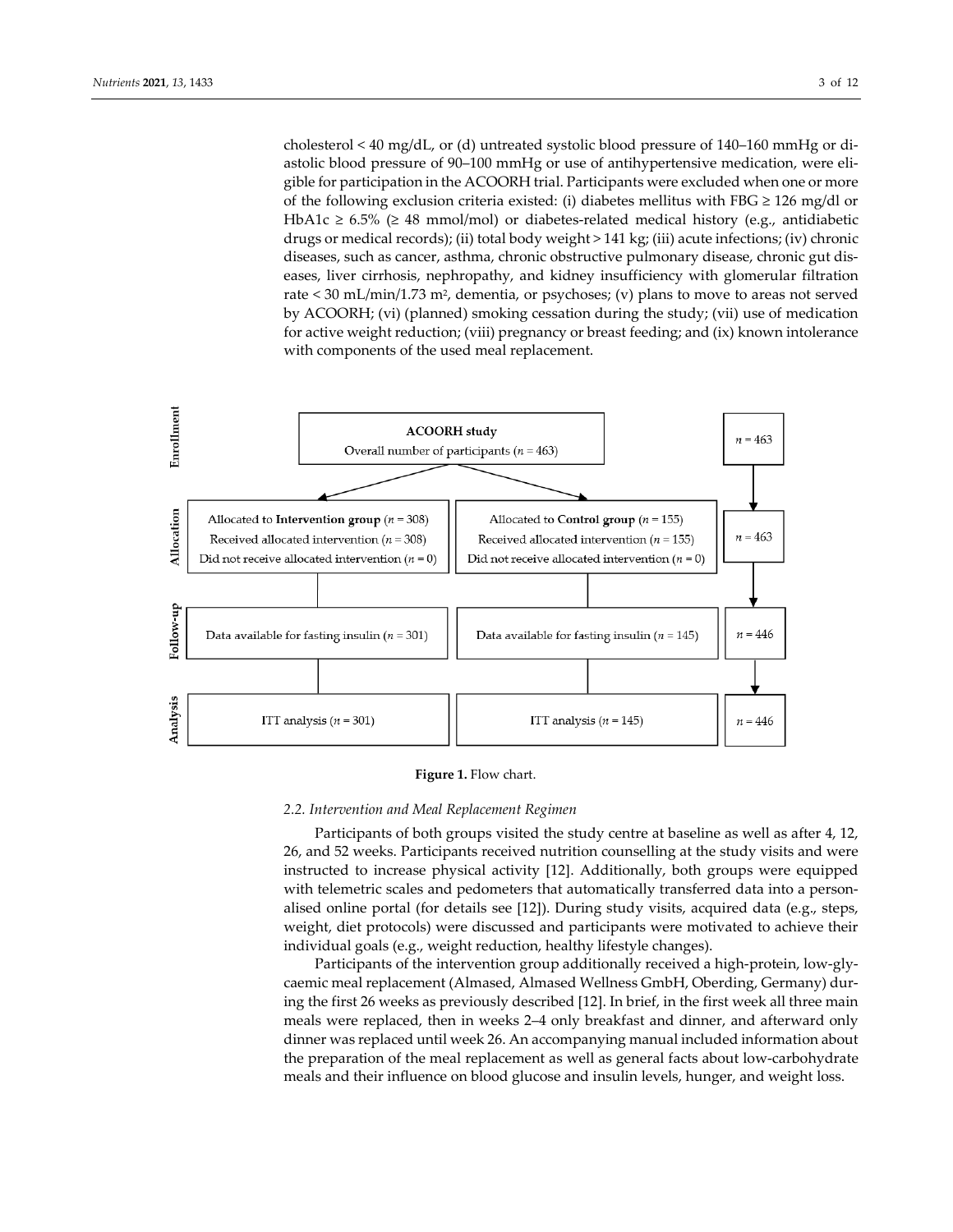# *2.3. Outcomes and Measurements*

Anthropometrical, clinical (weight, BMI), and laboratory data (fasting insulin, fasting blood glucose, HbA1c) were measured as previously described [12–14] at baseline; after 4, 12, and 26 weeks of intervention; and after 52 weeks. C-reactive protein (CRP) and interleukin (IL)-6 were analysed in an accredited medical laboratory (Synlab, Leinfelden, Germany). Adverse and serious adverse events were continuously reviewed by an external monitor [12]. The assessors were blinded to group allocation.

#### *2.4. Statistics*

Sample-size calculation and its assumptions can be found elsewhere [12]. Per-protocol (PP) and intention-to-treat (ITT) analyses were performed, although, if not otherwise stated, the ITT results were reported. The last observation carried forward (LOCF) principle was used for imputation of missing values. The present predefined subanalysis focuses on the tertiary outcome of within-group changes from baseline to week 12 and week 52 regarding fasting blood insulin and the accompanied parameters, such as weight, BMI, HbA1c, and fasting blood glucose. In order to analyse the influence of fasting insulin levels on weight changes, tertile stratification was performed for the achieved insulin reductions after 6 months (1st tertile = insulin reduction of > 2  $\mu$ U/mL; 2nd tertile = constant insulin values with changes  $\leq 2 \mu U/mL$ ; 3rd tertile = insulin increase  $> 2 \mu U/mL$ ) and was related to the weight reduction at the same time points. These changes were compared between control and intervention groups. In addition, the weight courses of the intervention group in these three tertiles were analysed. In a further subanalysis, we separately analysed data of those participants who were compliant with the study protocol, i.e., the participants who performed the meal replacement as recommended and completed all study visits. They were defined as "completers". Those who either stopped the meal replacement prematurely or who did no longer appear for the visits were defined as "dropouts".

Non-parametric data were analysed with Mann-Whitney U, Wilcoxon, or Kruskal-Wallis tests along with Dunn's multiple comparison test. Parametric data were evaluated with Student's *t*-test, paired *t*-test, or analysis of variance with repeated measures. Multivariable linear regression analyses were performed to examine the associations of changes in fasting insulin levels and weight after 4, 12, 26, and 52 weeks of intervention and were corrected for baseline values. All statistical tests were two-sided, and the level of significance was set at  $p = 0.05$ . The statistical analysis was performed by an independent institute (ACOMED statistik®, Leipzig, Germany) not involved in the study execution. All analyses were performed using SPSS 22.0 (SPSS Inc., Chicago, IL, USA) and GraphPad Prism 6.04 (GraphPad Software, San Diego, CA, USA).

## **3. Results**

*3.1. Stronger Improvement in Fasting Insulin Levels and Body Weight in the Intervention Group*

Baseline characteristics (Table 1) did not differ significantly between the control and intervention groups.

**Table 1.** Baseline characteristics.

| <b>Parameters</b>                    |                 | Control Group ( $n = 145$ ) Intervention Group ( $n = 301$ ) |  |
|--------------------------------------|-----------------|--------------------------------------------------------------|--|
| Sex (male/female) $(n)$              | 57/88 (39%/61%) | 99/202 (33%/67%)                                             |  |
| Age (years)                          | $50 \pm 10$     | $51 \pm 10$                                                  |  |
| Fasting insulin $(\mu U/mL)$         | $14.1 \pm 9.5$  | $15.3 \pm 10.2$                                              |  |
| Weight (kg)                          | $94 \pm 11$     | $92 \pm 13$                                                  |  |
| Body Mass Index (kg/m <sup>2</sup> ) | $31.4 \pm 2.3$  | $31.6 \pm 2.3$                                               |  |
| Fasting blood glucose (mg/dL)        | $94 \pm 11$     | $94 \pm 13$                                                  |  |
| <b>HOMA-IR</b>                       | $3.3 \pm 2.4$   | $3.6 \pm 2.5$                                                |  |
| HbA1c $(\%)$                         | $5.5 \pm 0.4$   | $5.5 \pm 0.6$                                                |  |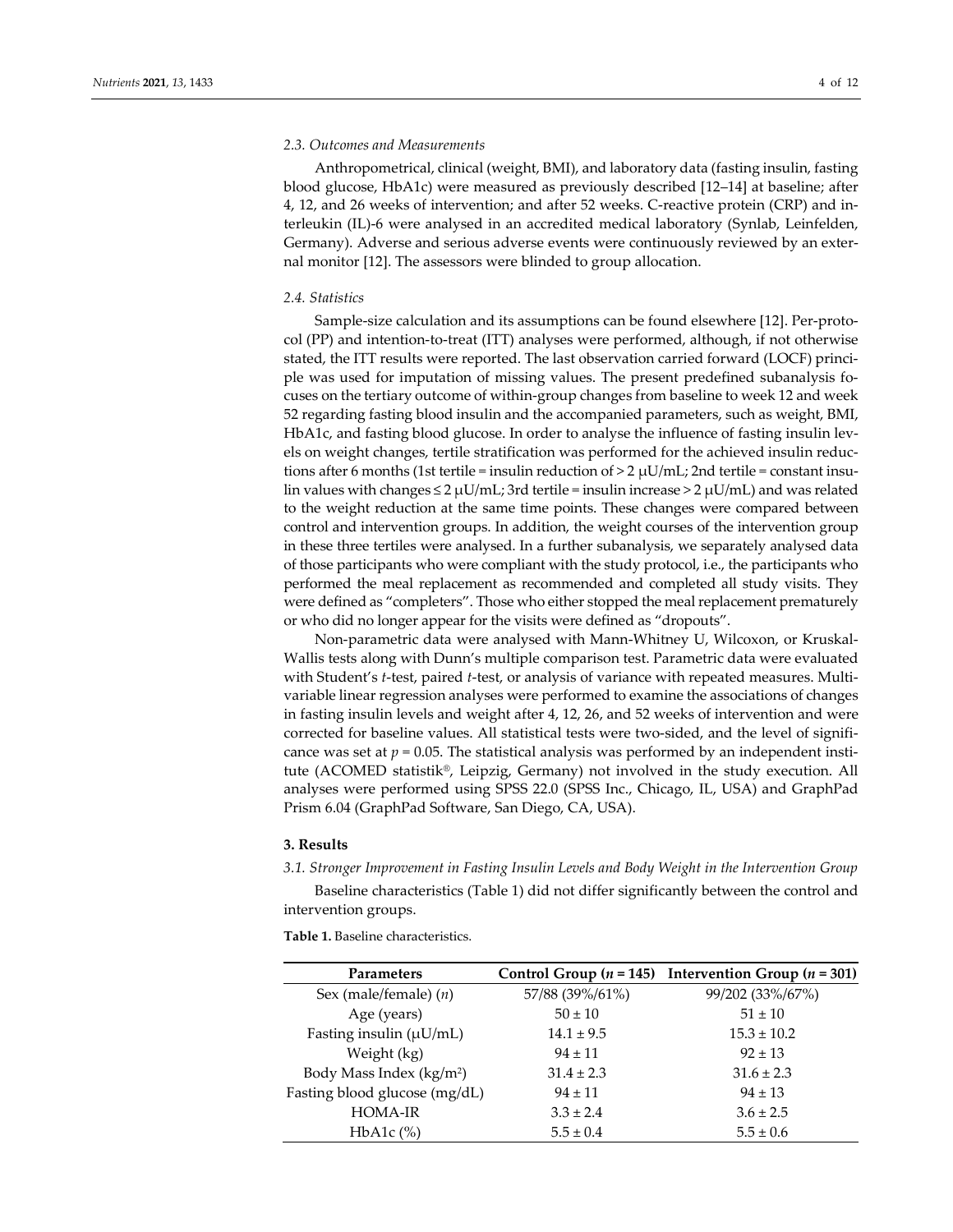| Interleukin $6$ (pg/mL)    | $3.2 \pm 3.5$ | $3.4 \pm 3.6$ |  |
|----------------------------|---------------|---------------|--|
| C-reactive protein (mg/dL) | $0.5 \pm 1.0$ | $0.5 \pm 1.0$ |  |

Shown are means  $\pm$  standard deviations, or percentages. In the control group ( $n = 35$ ) and in the intervention group (*n* = 73) datasets were missing for interleukin 6 and C-reactive protein. HOMA-IR, homeostasis model assessment of insulin resistance; HbA1c, glycosylated haemoglobin A1c.

During the intervention, fasting insulin levels significantly decreased in both groups (within group comparison: *p* < 0.0001 at all time points in the intervention group and *p* < 0.05 in the control group), although insulin reduction was significantly higher in the intervention group (Figure 2a). In parallel, significant weight reduction was observed in both groups (within group comparisons for both:  $p < 0.0001$  at all time points) but also showed a higher reduction in the intervention group (Figure 2b). The highest insulin level (−3.3 ± 8.7 µU/mL in the intervention group vs −1.6 ± 9.8 µU/mL in the control group) and weight reductions  $(-6.1 \pm 5.2 \text{ kg vs. } -3.2 \pm 4.6 \text{ kg})$  were observed after six months at the end of the intervention phase. In cases where the meal replacement was discontinued in accordance with the study protocol at week 26, insulin levels in the intervention group started to increase and reached the insulin levels of the control group. Accordingly, the weight data also show a re-increase after week 26 when the meal replacement phase was finished.

### *3.2. Stronger Improvement in Chronic Inflammation in the Intervention Group*

There was a trend toward a reduction of the proinflammatory inflammation markers CRP and IL-6 in the intervention group following the intervention, peaking after six months, while the control group showed no consistent change over time (Figure 2c,d).



**Figure 2.** Intention-to-treat analyses of improvements during the study. Mean ± standard errors of changes in (**a**) fasting insulin levels and (**b**) body weight are shown and the Mann-Whitney test was used for intergroup analyses of the intervention group (*n* = 301) and the control group (*n* = 145). Tukey plots with median ± interquartile range are shown for (**c**) C-reactive protein (CRP) and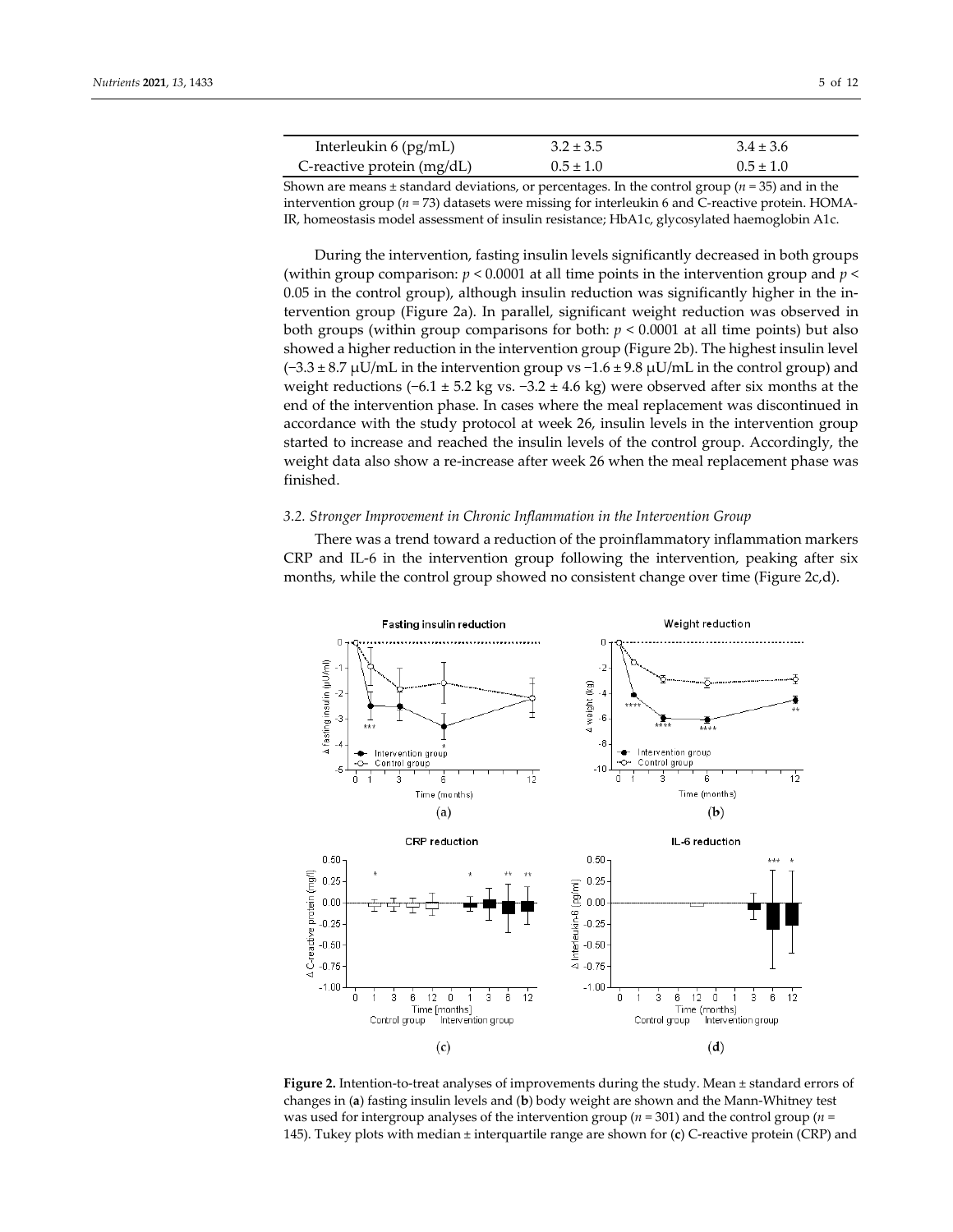(**d**) interleukin 6 (IL-6). Wilcoxon signed rank test was used for intragroup analyses (\*, *p* < 0.05; \*\*, *p* < 0.01; \*\*\*, *p* < 0.001; \*\*\*\*, *p* < 0.0001).

#### *3.3. Correlation of Improvements in Fasting Insulin Reduction and Weight Loss*

A significant correlation between the reduction of fasting insulin and body weight could be observed consequently at all observation times throughout the study (Table 2).

| <b>Parameters</b>                    | Month | r     | v       | ß     | p       |
|--------------------------------------|-------|-------|---------|-------|---------|
| Control<br>Group<br>$(n = 145)$      |       | 0.074 | 0.375   | 0.086 | 0.182   |
|                                      | 3     | 0.127 | 0.128   | 0.209 | 0.002   |
|                                      | 6     | 0.294 | < 0.001 | 0.342 | < 0.001 |
|                                      | 12    | 0.216 | 0.009   | 0.263 | < 0.001 |
| Intervention<br>Group<br>$(n = 301)$ |       | 0.180 | 0.002   | 0.180 | < 0.001 |
|                                      | 3     | 0.214 | < 0.001 | 0.195 | < 0.001 |
|                                      | 6     | 0.279 | < 0.001 | 0.280 | < 0.001 |
|                                      | 12    | 0.208 | < 0.001 | 0.278 | < 0.001 |

**Table 2.** Associations between Δ fasting insulin and Δ weight.

Bold *p*-values represent significance. Multivariable linear regression analyses were carried out to investigate associations between changes in fasting insulin and weight after 1, 3, 6, and 12 months and were adjusted for baseline values.

Tertile analyses demonstrated in both control and intervention groups significantly higher weight reductions in the 1st insulin tertile compared to the 2nd and 3rd tertiles (*p*  < 0.0001 each) (Figure 3a). Thus, those participants who could reduce their insulin levels more than 2 µU/mL had a weight loss  $-7.6 \pm 4.9$  kg in the intervention group vs.  $-5.5 \pm 4.9$ kg in the control group (*p* < 0.01). Participants with unchanged insulin levels demonstrated a weight reduction 5.1  $\pm$  5.0 kg in the intervention group vs. 1.8  $\pm$  1.4 kg in the control group (*p* < 0.0001), while increased insulin levels were associated with weight loss of  $3.0 \pm 4.9$  kg in the intervention group vs.  $1.2 \pm 5.0$  kg in the control group. The tertile analyses further demonstrated that the participants with insulin reduction also achieved the highest weight reduction over the course of the study, while the group with increased insulin values already started to regain weight after six months (*p* < 0.0001 vs. the 1st tertile as control) (Figure 3b).

### *3.4. Dropouts Explain the Re-Increase in Insulin and Weight*

In order to better understand how insulin levels are associated with weight loss, we performed a subanalysis based on adherence to the study protocol (i.e., meal replacement completers vs. dropouts). Figure 3c shows that participants in the intervention group who achieved a mean reduction in insulin levels of  $2.5 \pm 9.5 \mu U/mL$  in the first four weeks of the study, insulin levels rose again when they stopped meal replacement, while the completers achieved insulin reductions of −3.7 ± 8.6 µU/mL. The same effects can be seen with weight, but with a certain delay (Figure 3d). When comparing both groups, we can see that the dropouts of the intervention group from week 12 onward achieved a weight reduction slightly higher than the completers of the control group.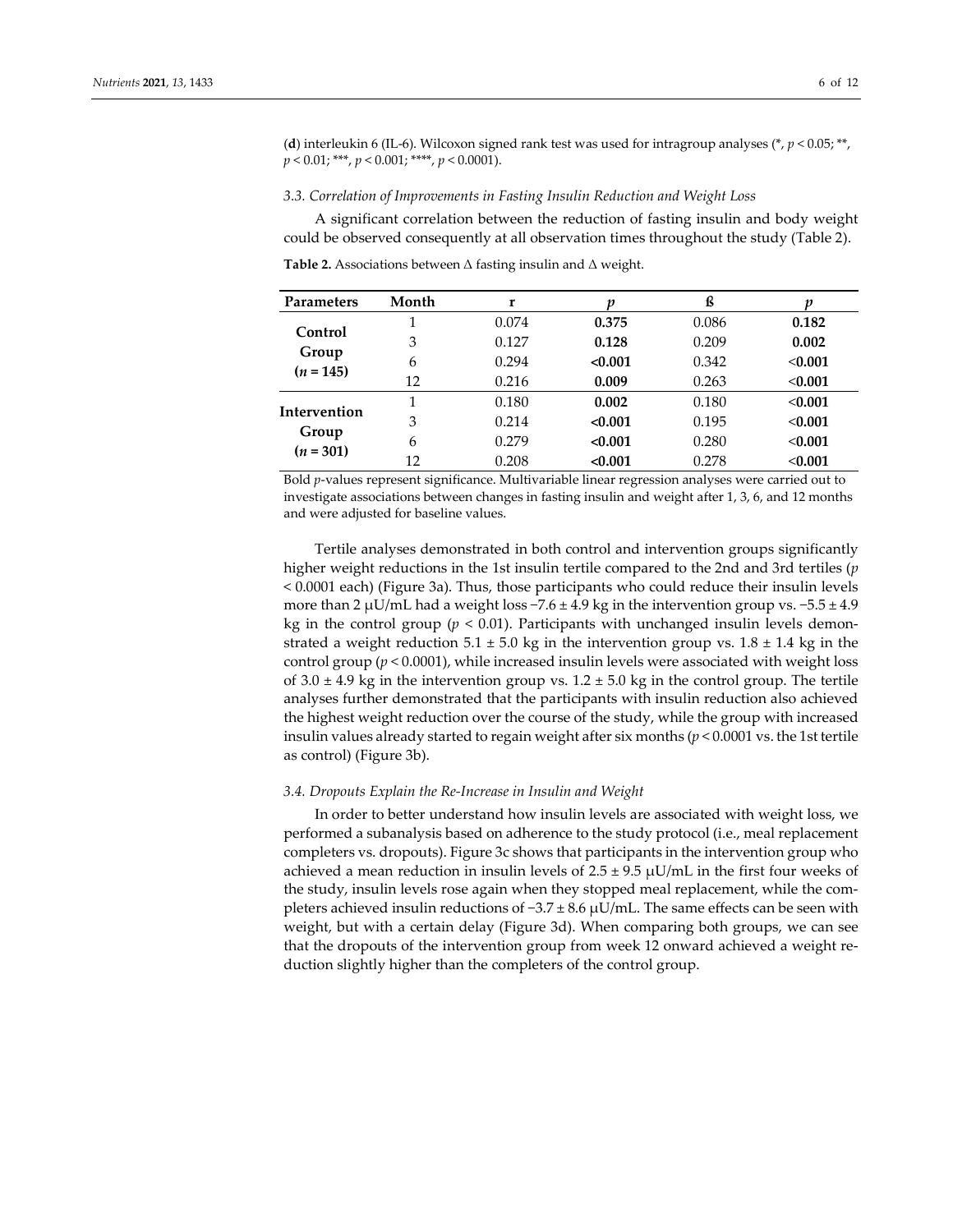

**Figure 3.** Weight reduction is related to insulin reduction. Participants were divided into three tertile groups according to their changes in insulin levels after six months compared to the baseline (1st tertile = insulin reduction of > 2  $\mu$ U/mL; 2nd tertile = constant insulin values with changes  $\leq$  2 µU/mL; 3rd tertile = insulin increase > 2 µU/mL). Weight reduction (**a**) after six months in both groups and (**b**) in the intervention group alone (*n* = 301) during the whole study period was compared between tertile groups using Kruskal-Wallis test with Dunn's multiple comparison test (\*\*, *p*  < 0.01; \*\*\*\*, *p* < 0.0001). Subanalyses of reduction in (**c**) insulin levels and (**d**) weight were performed for dropouts ( $n = 44$  in the control group and  $n = 85$  in the intervention group) and completers ( $n =$ 101 in the control group and *n* = 216 in the intervention group). The areas between the curves of the dropouts (dotted lines) and the completers (dashed lines) were filled with colour and the curves of the whole group (solid lines; here described with "all") were added.

# **4. Discussion**

The international multicentre randomised controlled ACOORH trial demonstrated the superiority of a lifestyle intervention accompanied by a dietary change of a high-protein, low-glycaemic meal replacement compared to a control lifestyle intervention alone. Consequently, this superiority led to a greater reduction in fasting insulin levels. Furthermore, the insulin reduction correlated with the achieved weight reduction and was accompanied by improvements in inflammation markers. Participants who prematurely ended meal replacement still achieved insulin and weight improvements comparable to the control group. After the end of the intervention, both insulin levels and weight increased again but remained significantly below baseline levels.

In this subanalysis of the ACOORH trial, we primarily focused on fasting insulin as insulin not only mediates glucose uptake from the blood into the cells but also has further physiological regulatory functions. For example, insulin inhibits lipolysis at a much lower concentration than it is needed for glucose uptake [1]. By using a microdialysis technique in combination with a three-step hyperinsulinaemic glucose clamp, Jacob et al. [2] demonstrated in nineteen lean, healthy subjects that low physiological concentrations of insulin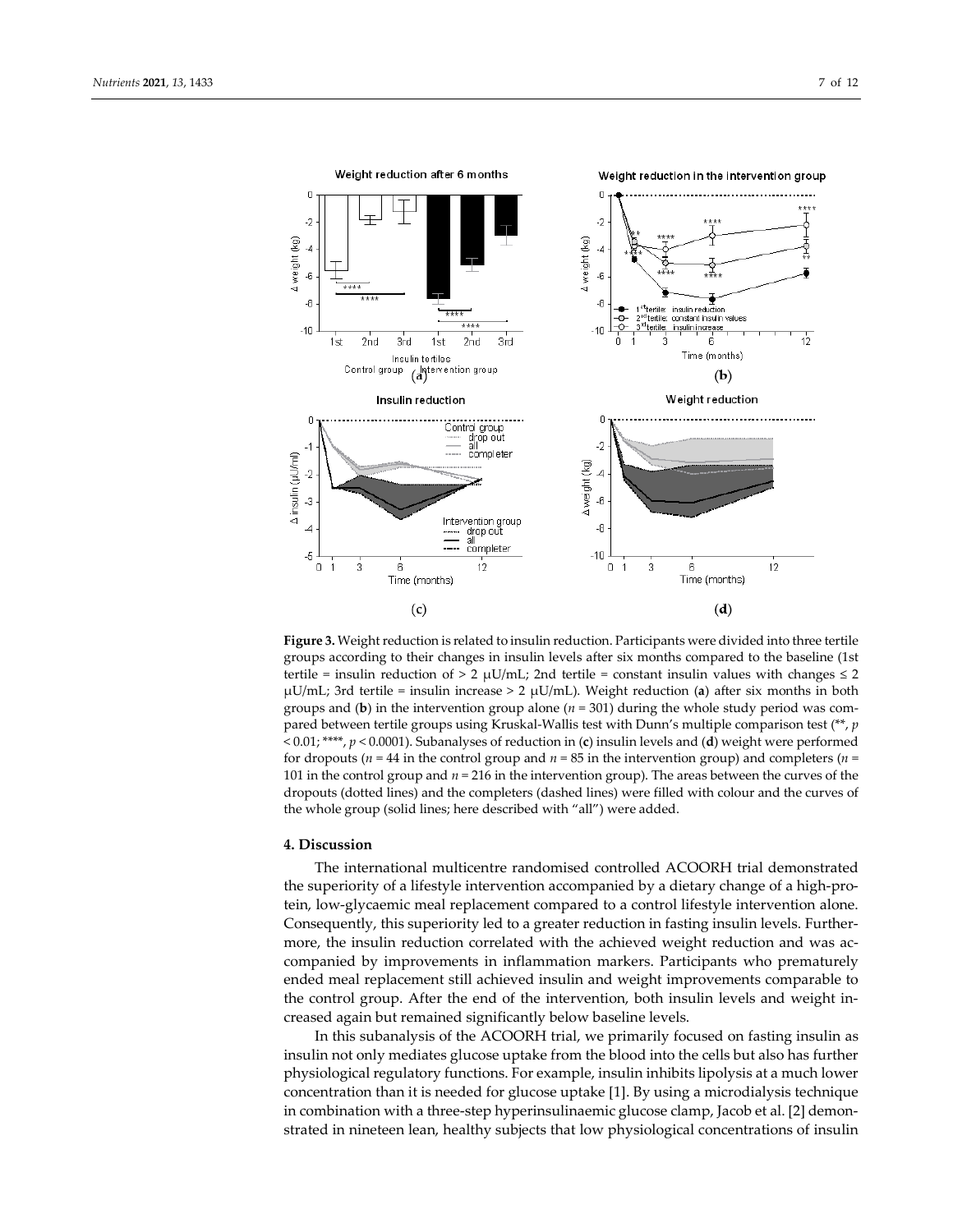are able to inhibit lipolysis in muscle up to nearly 50% and in adipose tissue up to 75%. Thus, every insulin-releasing carbohydrate consumption might be able to slow down or even completely block lipolysis in the human body. To what degree the lipolysis is inhibited depends on the BMI. When lean people  $(BMI < 25 \text{ kg/m}^2)$  consumed 75 g glucose, they show only a small and short-term increase in insulin [15]. However, when people with obesity (BMI > 30 kg/m2) ingested the same amount of glucose, their insulin levels rose for hours. In fact, in participants with obesity, insulin levels were already increased in the fasting state, rose nearly twice as high after glucose consumption, and remained elevated for nearly one hour longer compared to lean individuals, resulting in an inhibition of lipolysis. When obese people consumed carbohydrate-containing meals and snacks throughout the day, the inhibitory activity of insulin on lipolysis would explain why losing weight is hardly achievable in the obese state. If obese people want to reduce weight, the first aim should be to lower their insulin levels [16,17]. Therefore, in the first phase of a diary intervention it is necessary to strictly reduce or nearly eliminate carbohydrate intake [18,19]. Furthermore, food intake needs to be reduced to a maximum of three meals per day so that insulin levels can decrease between each meal and lipolysis can be activated. Meal frequency is a controversial topic, however, the evidence in favour of a lower meal frequency was demonstrated in a recently published review [20]. Reduced meal frequency with 2–3 meals per day and regular fasting periods were shown to provide physiological benefits [21,22]. Analyses of isocaloric diets of either two or six meals per day on energy expenditure , measured in a metabolic chamber, showed a significantly higher energy expenditure at night with a two-meal diet [23]. Thus, we instructed our participants to reduce their carbohydrate intake and to eat no more than three meals per day. Participants who achieved the greatest success in losing weight were those who lowered their insulin levels the most. Therefore, measuring insulin levels could possibly be used in the future to monitor the degree of compliance with the carbohydrate restriction.

It is well known that metabolic disorders with elevated insulin levels, such as obesity, metabolic syndrome, and type-2-diabetes, are associated with and accompanied by chronic subclinical inflammation. Thus, insulin is also thought to be involved in regulating the activation status of immune cells. Normally, naive T cells gain energy by oxidation of fatty acids [4]. However, their signal to become activated is conveyed by glucose admission and a switch to aerobic glycolysis [5,24]. Activation with lipopolysaccharide (LPS) also leads to the use of glycolysis in classic proinflammatory macrophages and dendritic cells [25,26]. Another example are IL-4-induced alternatively activated macrophages, which help to suppress inflammatory signals as they become down regulated in hyperinsulinaemia and obesity [27–29]. As glycolysis is mainly found in inflammatory and rapidly proliferating immune cells, and in contrast long-living and anti-inflammatory cells are related to β-oxidation, it can be concluded that key enzymes and metabolic programs can instruct immune cells to carry out proinflammatory or anti-inflammatory functions. This relation could explain why increased inflammatory reactions are observed in the context of overeating with a large proportion of carbohydrates. An increased fat metabolism for immune functions, on the other hand, indicates a pronounced anti-inflammatory effect.

Various studies, in which carbohydrate restriction and intermittent fasting were part of the intervention, not only showed a significant reduction in body weight in participants who were overweight but also a concomitant decrease in the concentration of inflammatory markers in the blood [30–32]. Missing insulin signalling during fasting can therefore be seen as a regulator of the immune system as it influences the release of inflammatory cytokines, such as IL-6, in the body [33–35]. Moreover, intermittent fasting can delay immune senescence, which is characterised by a progressive decline in immune function with increasing age, according to a publication in which the number of hematopoietic stem cells increased fivefold through a fast-imitating diet [36]. Further major changes as a result of nutrition restriction and lowered insulin levels in metabolic pathways and cellular processes, such as lipolysis, autophagy, and increased lifespan, have been discussed in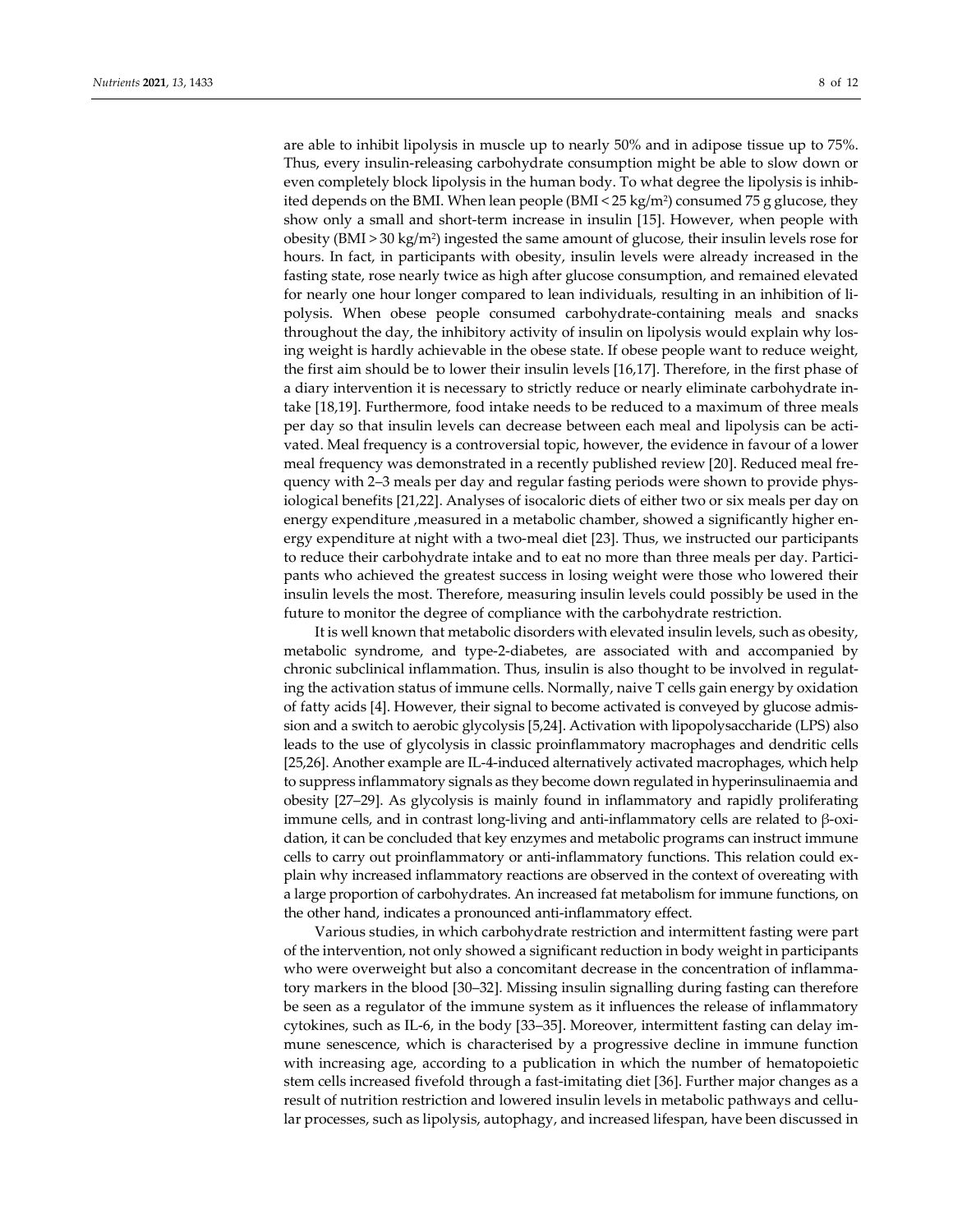previous reviews [1,37]. Thus, a metabolic change caused by fasting can potentially be as medically effective as approved drugs [38–40].

Although the application of meal replacement is still a controversial topic, previous work [12,41] and reviews concerning such intervention studies have shown that adding meal replacement to lifestyle interventions can lead to greater weight reductions [42]. Since it has been shown that an effective change in lifestyle and diet can only be successful in the long-term with intensive support [43], an intervention should be started with highprotein, low-glycaemic meal replacement for the diet change. The advantage here is that the meal composition is clear and easy to use while also containing all the necessary nutrients, vitamins, minerals, and trace elements. In addition, it has been shown that meal replacement can actively reduce insulin levels and these effects can be already seen after one week. Through meal replacement the daily insulin demand could be reduced by 40% in insulin-treated type-2-diabetes patients [44], while in noninsulin-treated type-2-diabetes patients fasting insulin levels reduced by more than half [11]. Concomitantly, Lim et al. [11] demonstrated that the inhibited second-phase insulin secretion is restored after a successful meal replacement-based intervention, indicating that carbohydrate restriction by meal replacement is able to return insulin secretion back to physiological levels. Similar fast effects could only be seen after Roux-en-Y gastric bypass surgery where diabetes remission was accompanied by the normalisation of fasting insulin levels within a few days before significant weight loss occurred and although patients were still obese [45].

If only the ITT analysis is considered, the present data must be viewed with reservations. Since it contains the data of the participants who adhered to the study protocol, as well as those who already finished the meal replacement after four weeks, there is the possibility of an underestimation of the results. The actual effects are therefore better reflected by the completers analysis, as it shows which effects can be achieved when the meal replacement is applied according to the study protocol. The following also applies in any study: those who do not change their lifestyle cannot expect any improvement in metabolic values. However, the data show that even a four-week use of a meal replacement leads to a weight loss comparable to that achieved by the completers of the control group.

A further limitation of the study is that after six months the participants were no longer intensively supported. By stopping the meal replacement and returning to normal eating habits with meals composed of 20 g/day higher carbohydrate content than the meal replacement (carbohydrate consumption in the intervention group was  $198 \pm 71$  g/day at baseline,  $146 \pm 83$  g/day after 12 weeks and  $170 \pm 95$  after 52 weeks [14]) an increase in insulin levels was observed, which in turn was associated with a weight re-gain of approximately 1 kg over six months. Prospectively, the increasing carbohydrate consumption and a subsequent weight gain might support a re-alteration of energy production in immune cells, i.e., from fat oxidation to glycolysis. Consequently, this might lead to a reincrease in inflammation markers and would confirm the regulatory role of insulin in subclinical inflammation. In further studies it would therefore be interesting to examine the effect of re-increasing carbohydrate consumption on the course of CRP and IL-6 and other inflammatory markers.

# **5. Conclusions**

In sum, high-protein, low-glycaemic meal replacement-based lifestyle interventions can lead to a greater reduction in insulin levels even if the meal replacement is only used for a short time. The insulin reduction correlated with the achieved weight reduction and was accompanied by an decrease in inflammation markers. Meal replacement-based lifestyle interventions should therefore not only be used in the treatment of manifested type-2-diabetes but also in primary prevention, while insulin measurements might be used to monitor for compliance in carbohydrate restriction.

**Author Contributions:** A.B. designed and initiated the study. S.M. and K.K. had the initial idea for this subanalysis. K.K. and M.R. drafted the manuscript. W.B., K.M.B., M.H., D.M., H.G.P., I.S., S.T.,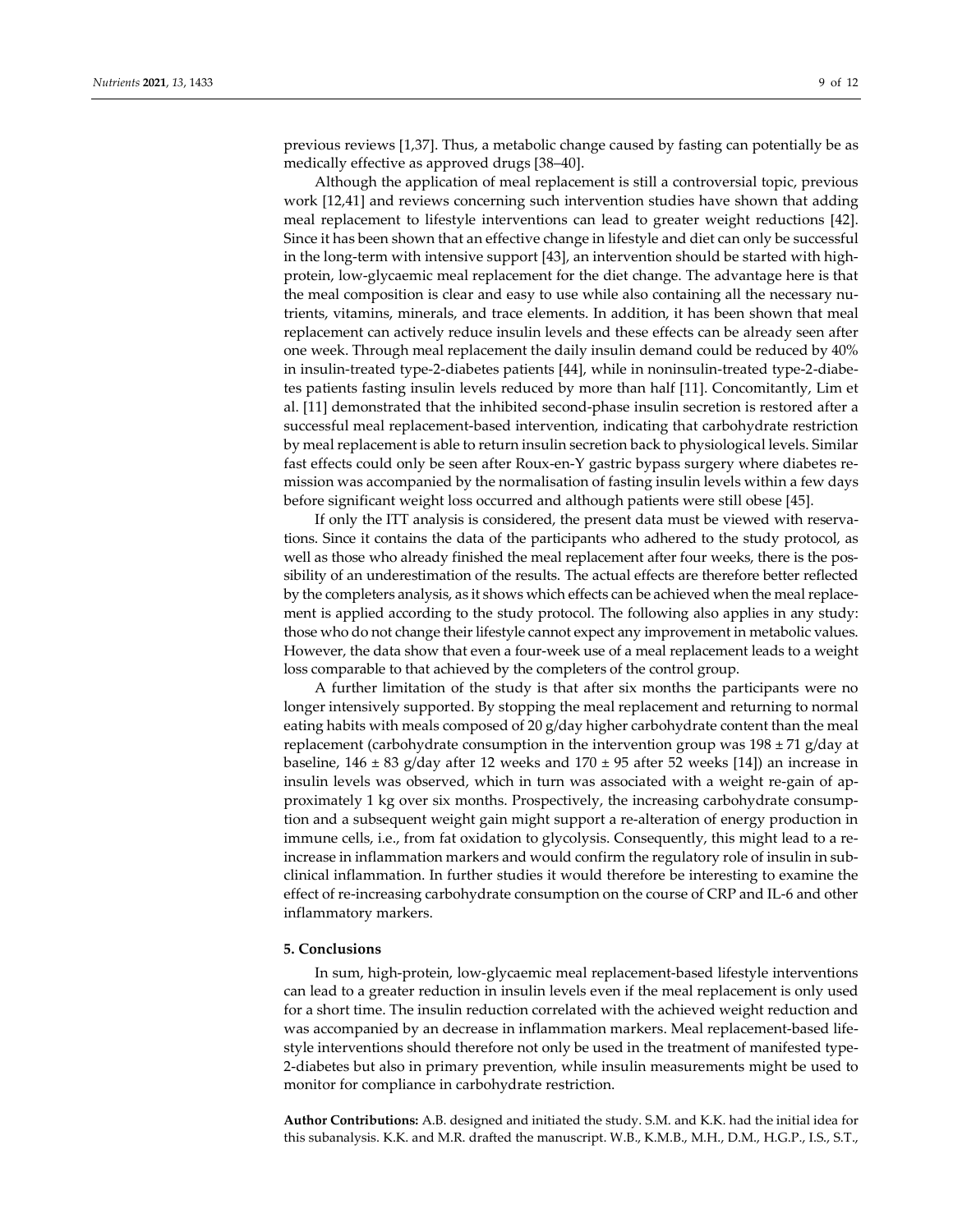H.T., A.B., and S.M. collected data at their local sites. A.B. and S.M. are the guarantors of this work, and all coauthors had full access to all the data in the study and take responsibility for the integrity of the data and the accuracy of the data analysis. All authors have read and agreed to the published version of the manuscript.

**Funding:** The study was financially supported by the Almased-Wellness-GmbH. The funder had no influence on study design, data collection, data analysis, manuscript preparation, and/or publication decisions.

**Institutional Review Board Statement:** The study was conducted according to the guidelines of the Declaration of Helsinki and approved from different ethics committees in each country of all participating centres (primary respinsible ethics committee is the Albert-Ludwigs-University of Freiburg, Germany (project identification code: 216/14; date of approval: 13.06.2014)). The trial was registered at drks.de (no. DRKS00006811).

**Informed Consent Statement:** Informed consent was obtained from all participants.

**Data Availability Statement:** The data presented in this study are available on reasonable request from the corresponding author.

**Acknowledgments:** The authors thank their study staff for excellent work, Thomas Keller (ACOMED Statistik®, Leipzig, Germany) for his support in the statistical analysis, and Yasemin Kempf for proofreading the manuscript.

**Conflicts of Interest:** W. Banzer, K.M. Braumann., M. Halle, D. McCarthy, H.G. Predel, I. Schenkenberger, S. Tan, H. Toplak, A. Berg, and S. Martin received research support for their departments from the Almased-Wellness-GmbH to perform the study. K. Kempf, M. Halle, D. McCarthy, H. Toplak, A. Berg, and S. Martin also received consultant or speakers' honoraria from Almased-Wellness-GmbH. M. Röhling declares no conflict of interest regarding the publication of this article. The funders had no role in the design of the study; in the collection, analyses, or interpretation of data; in the writing of the manuscript; or in the decision to publish the results.

# **References**

- 1. Kolb, H.; Stumvoll, M.; Kramer, W.; Kempf, K.; Martin, S. Insulin translates unfavourable lifestyle into obesity. *BMC Med.* **2018**, *16*, 232.
- 2. Jacob, S.; Hauer, B.; Becker, R.; Artzner, S.; Grauer, P.; Loblein, K.; Nielsen, M.; Renn, W.; Rett, K.; Wahl, H.G.; et al. Lipolysis in skeletal muscle is rapidly regulated by low physiological doses of insulin. *Diabetologia* **1999**, *42*, 1171–1174.
- 3. Boden, G.; Homko, C.; Barrero, C.A.; Stein, T.P.; Chen, X.; Cheung, P.; Fecchio, C.; Koller, S.; Merali, S. Excessive caloric intake acutely causes oxidative stress, GLUT4 carbonylation, and insulin resistance in healthy men. *Sci. Transl. Med.* **2015**, *7*, 304re7.
- 4. MacIver, N.J.; Michalek, R.D.; Rathmell, J.C. Metabolic regulation of T lymphocytes. *Annu. Rev. Immunol.* **2013**, *31*, 259–283.
- 5. Pearce, E.L.; Poffenberger, M.C.; Chang, C.H.; Jones, R.G. Fueling immunity: Insights into metabolism and lymphocyte function. *Science* **2013**, *342*, 1242454.
- 6. Tuomilehto, J.; Lindstrom, J.; Eriksson, J.G.; Valle, T.T.; Hamalainen, H.; Ilanne-Parikka, P.; Keinanen-Kiukaanniemi, S.; Laakso, M.; Louheranta, A.; Rastas, M.; et al. Prevention of type 2 diabetes mellitus by changes in lifestyle among subjects with impaired glucose tolerance. *N. Engl. J. Med.* **2001**, *344*, 1343–1350.
- 7. Knowler, W.C.; Barrett-Connor, E.; Fowler, S.E.; Hamman, R.F.; Lachin, J.M.; Walker, E.A.; Nathan, D.M. Reduction in the incidence of type 2 diabetes with lifestyle intervention or metformin. *N. Engl. J. Med.* **2002**, *346*, 393–403.
- 8. Ramachandran, A.; Snehalatha, C.; Mary, S.; Mukesh, B.; Bhaskar, A.D.; Vijay, V. The Indian Diabetes Prevention Programme shows that lifestyle modification and metformin prevent type 2 diabetes in Asian Indian subjects with impaired glucose tolerance (IDPP-1). *Diabetologia* **2006**, *49*, 289–297.
- 9. Taheri, S.; Zaghloul, H.; Chagoury, O.; Elhadad, S.; Ahmed, S.H.; El, K.N.; Amona, R.A.; El, N.K.; Suleiman, N.; Alnaama, A.; et al. Effect of intensive lifestyle intervention on bodyweight and glycaemia in early type 2 diabetes (DIADEM-I): An openlabel, parallel-group, randomised controlled trial. *Lancet Diabetes Endocrinol.* **2020**, *8*, 477–489.
- 10. Lean, M.E.J.; Leslie, W.S.; Barnes, A.C.; Brosnahan, N.; Thom, G.; McCombie, L.; Peters, C.; Zhyzhneuskaya, S.; Al-Mrabeh, A.; Hollingsworth, K.G.; et al. Durability of a primary care-led weight-management intervention for remission of type 2 diabetes: 2-year results of the DiRECT open-label, cluster-randomised trial. *Lancet Diabetes Endocrinol.* **2019**, *7*, 344–355.
- 11. Lim, E.L.; Hollingsworth, K.G.; Aribisala, B.S.; Chen, M.J.; Mathers, J.C.; Taylor, R. Reversal of type 2 diabetes: Normalisation of beta cell function in association with decreased pancreas and liver triacylglycerol. *Diabetologia* **2011**, *54*, 2506–2514.
- 12. Halle, M.; Röhling, M.; Banzer, W.; Braumann, K.M.; Kempf, K.; McCarthy, D.; Schaller, N.; Predel, H.G.; Scholze, J.; Fuhrer-Sakel, D.; et al. Meal replacement by formula diet reduces weight more than a lifestyle intervention alone in patients with overweight or obesity and accompanied cardiovascular risk factors-the ACOORH trial. *Eur. J. Clin. Nutr.* **2021**, *75*, 661–669.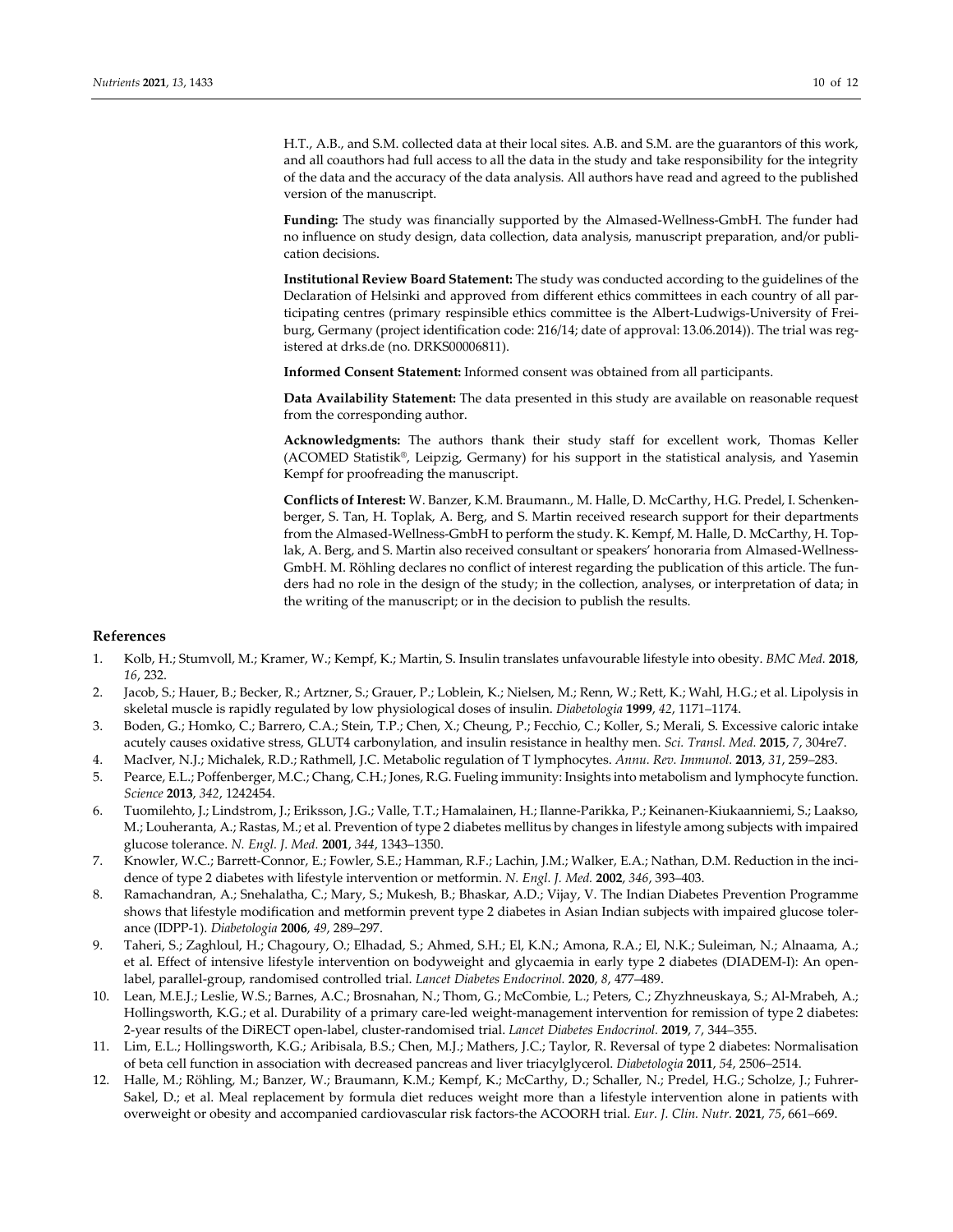- 13. Röhling, M.; Kempf, K.; Banzer, W.; Berg, A.; Braumann, K.M.; Tan, S.; Halle, M.; McCarthy, D.; Pinget, M.; Predel, H.G.; et al. Prediabetes Conversion to Normoglycemia Is Superior Adding a Low-Carbohydrate and Energy Deficit Formula Diet to Lifestyle Intervention-A 12-Month Subanalysis of the ACOORH Trial. *Nutrients* **2020**, *12*, 2022.
- 14. Röhling, M.; Stensitzky, A.; Oliveira, C.L.P.; Beck, A.; Braumann, K.M.; Halle, M.; Führer-Sakel, D.; Kempf, K.; McCarthy, D.; Predel, H.G.; et al. Effects of a protein-rich, low glycaemic meal replacement on changes on dietary intake and body weight following a weight-management intervention—The ACOORH trial. *Nutrients* **2021**, in press.
- 15. Meyer-Gerspach, A.C.; Cajacob, L.; Riva, D.; Herzog, R.; Drewe, J.; Beglinger, C.; Wolnerhanssen, B.K. Mechanisms Regulating Insulin Response to Intragastric Glucose in Lean and Non-Diabetic Obese Subjects: A Randomized, Double-Blind, Parallel-Group Trial. *PLoS ONE* **2016**, *11*, e0150803.
- 16. Hjorth, M.F.; Zohar, Y.; Hill, J.O.; Astrup, A. Personalized Dietary Management of Overweight and Obesity Based on Measures of Insulin and Glucose. *Annu. Rev. Nutr.* **2018**, *38*, 245–272.
- 17. Hjorth, M.F.; Bray, G.A.; Zohar, Y.; Urban, L.; Miketinas, D.C.; Williamson, D.A.; Ryan, D.H.; Rood, J.; Champagne, C.M.; Sacks, F.M.; et al. Pretreatment Fasting Glucose and Insulin as Determinants of Weight Loss on Diets Varying in Macronutrients and Dietary Fibers-The POUNDS LOST Study. *Nutrients* **2019**, *11*, 586.
- 18. Ebbeling, C.B.; Leidig, M.M.; Feldman, H.A.; Lovesky, M.M.; Ludwig, D.S. Effects of a low-glycemic load vs low-fat diet in obese young adults: A randomized trial. *JAMA* **2007**, *297*, 2092–2102.
- 19. Ludwig, D.S.; Ebbeling, C.B. The Carbohydrate-Insulin Model of Obesity: Beyond "Calories In, Calories Out". *JAMA Intern. Med.* **2018**, *178*, 1098–1103.
- 20. Paoli, A.; Tinsley, G.; Bianco, A.; Moro, T. The Influence of Meal Frequency and Timing on Health in Humans: The Role of Fasting. *Nutrients* **2019**, *11*, 719.
- 21. Kahleova, H.; Belinova, L.; Malinska, H.; Oliyarnyk, O.; Trnovska, J.; Skop, V.; Kazdova, L.; Dezortova, M.; Hajek, M.; Tura, A.; et al. Eating two larger meals a day (breakfast and lunch) is more effective than six smaller meals in a reduced-energy regimen for patients with type 2 diabetes: A randomised crossover study. *Diabetologia* **2014**, *57*, 1552–1560.
- 22. Kahleova, H.; Lloren, J.I.; Mashchak, A.; Hill, M.; Fraser, G.E. Meal Frequency and Timing Are Associated with Changes in Body Mass Index in Adventist Health Study 2. *J. Nutr.* **2017**, *147*, 1722–1728.
- 23. Taylor, M.A.; Garrow, J.S. Compared with nibbling, neither gorging nor a morning fast affect short-term energy balance in obese patients in a chamber calorimeter. *Int. J. Obes. Relat. Metab. Disord.* **2001**, *25*, 519–528.
- 24. Buck, M.D.; O'Sullivan, D.; Pearce, E.L. T cell metabolism drives immunity. *J. Exp. Med.* **2015**, *212*, 1345–1360.
- 25. Rodriguez-Prados, J.C.; Traves, P.G.; Cuenca, J.; Rico, D.; Aragones, J.; Martin-Sanz, P.; Cascante, M.; Bosca, L. Substrate fate in activated macrophages: A comparison between innate, classic, and alternative activation. *J. Immunol.* **2010**, *185*, 605–614.
- 26. Krawczyk, C.M.; Holowka, T.; Sun, J.; Blagih, J.; Amiel, E.; DeBerardinis, R.J.; Cross, J.R.; Jung, E.; Thompson, C.B.; Jones, R.G.; et al. Toll-like receptor-induced changes in glycolytic metabolism regulate dendritic cell activation. *Blood* **2010**, *115*, 4742–4749.
- 27. Kubota, T.; Inoue, M.; Kubota, N.; Takamoto, I.; Mineyama, T.; Iwayama, K.; Tokuyama, K.; Moroi, M.; Ueki, K.; Yamauchi, T.; et al. Downregulation of macrophage Irs2 by hyperinsulinemia impairs IL-4-indeuced M2a-subtype macrophage activation in obesity. *Nat. Commun.* **2018**, *9*, 4863.
- 28. Vats, D.; Mukundan, L.; Odegaard, J.I.; Zhang, L.; Smith, K.L.; Morel, C.R.; Wagner, R.A.; Greaves, D.R.; Murray, P.J.; Chawla, A. Oxidative metabolism and PGC-1beta attenuate macrophage-mediated inflammation. *Cell Metab.* **2006**, *4*, 13–24.
- 29. Huang, S.C.; Everts, B.; Ivanova, Y.; O'Sullivan, D.; Nascimento, M.; Smith, A.M.; Beatty, W.; Love-Gregory, L.; Lam, W.Y.; O'Neill, C.M.; et al. Cell-intrinsic lysosomal lipolysis is essential for alternative activation of macrophages. *Nat. Immunol.* **2014**, *15*, 846–855.
- 30. Johnson, J.B.; Summer, W.; Cutler, R.G.; Martin, B.; Hyun, D.H.; Dixit, V.D.; Pearson, M.; Nassar, M.; Telljohann, R.; Maudsley, S.; et al. Alternate day calorie restriction improves clinical findings and reduces markers of oxidative stress and inflammation in overweight adults with moderate asthma. *Free Radic. Biol. Med.* **2007**, *42*, 665–674.
- 31. Varady, K.A.; Bhutani, S.; Church, E.C.; Klempel, M.C. Short-term modified alternate-day fasting: A novel dietary strategy for weight loss and cardioprotection in obese adults. *Am. J. Clin. Nutr.* **2009**, *90*, 1138–1143.
- 32. Bhutani, S.; Klempel, M.C.; Berger, R.A.; Varady, K.A. Improvements in coronary heart disease risk indicators by alternate-day fasting involve adipose tissue modulations. *Obesity (Silver Spring)* **2010**, *18*, 2152–2159.
- 33. Faris, M.A.; Kacimi, S.; Al-Kurd, R.A.; Fararjeh, M.A.; Bustanji, Y.K.; Mohammad, M.K.; Salem, M.L. Intermittent fasting during Ramadan attenuates proinflammatory cytokines and immune cells in healthy subjects. *Nutr. Res.* **2012**, *32*, 947–955.
- 34. Vasconcelos, A.R.; Yshii, L.M.; Viel, T.A.; Buck, H.S.; Mattson, M.P.; Scavone, C.; Kawamoto, E.M. Intermittent fasting attenuates lipopolysaccharide-induced neuroinflammation and memory impairment. *J. Neuroinflamm.* **2014**, *11*, 85.
- 35. Aksungar, F.B.; Topkaya, A.E.; Akyildiz, M. Interleukin-6, C-reactive protein and biochemical parameters during prolonged intermittent fasting. *Ann. Nutr. Metab.* **2007**, *51*, 88–95.
- 36. Brandhorst, S.; Choi, I.Y.; Wei, M.; Cheng, C.W.; Sedrakyan, S.; Navarrete, G.; Dubeau, L.; Yap, L.P.; Park, R.; Vinciguerra, M.; et al. A Periodic Diet that Mimics Fasting Promotes Multi-System Regeneration, Enhanced Cognitive Performance, and Healthspan. *Cell Metab.* **2015**, *22*, 86–99.
- 37. Kolb, H.; Kempf, K.; Röhling, M.; Martin, S. Insulin: Too much of a good thing is bad. *BMC Med.* **2020**, *18*, 224.
- 38. Muller, H.; de Toledo, F.W.; Resch, K.L. Fasting followed by vegetarian diet in patients with rheumatoid arthritis: A systematic review. *Scand. J. Rheumatol.* **2001**, *30*, 1–10.